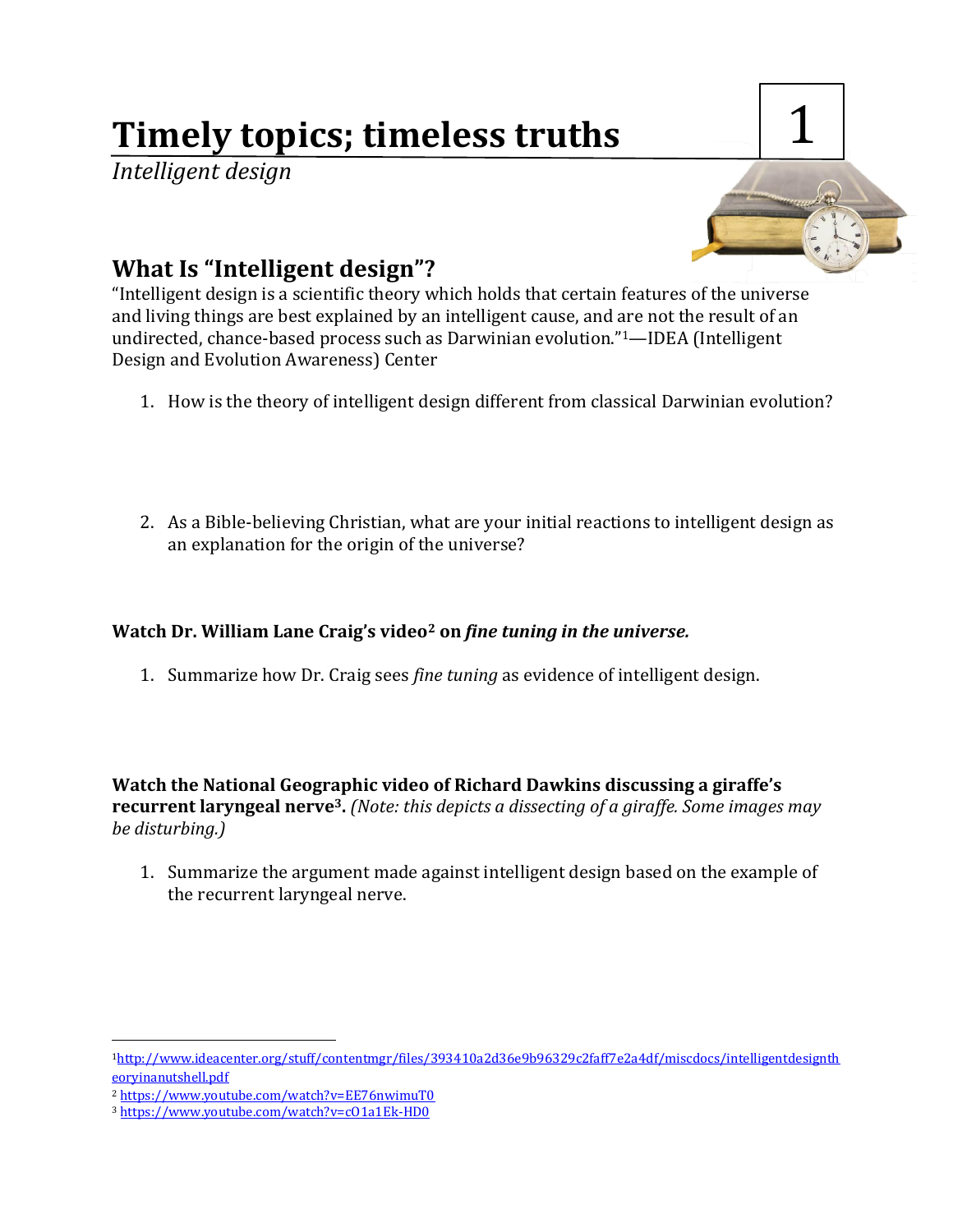- 2. What response can a Bible-believing creationist offer?
- 3. What encouragements and reminders can we take away from the video?

### **Understanding Intelligent Design**

1. Intelligent design isn't **new**, but it is **current**.

| Year | <b>Author Book</b> | <b>Significance</b>      |                                                                                                                                                                                                                                                                                                                                                                                                                                                    |
|------|--------------------|--------------------------|----------------------------------------------------------------------------------------------------------------------------------------------------------------------------------------------------------------------------------------------------------------------------------------------------------------------------------------------------------------------------------------------------------------------------------------------------|
| 1802 | William Paley      | Natural Theology         | Verifying the existence of God<br>without using the Bible. Prior to this, most<br>people assumed the Bible was the Word of<br>God. No one needed to prove God's existence<br>apart from the Bible. This was the first<br>significant attempt to prove God's existence<br>from nature.                                                                                                                                                              |
| 1859 | Charles Darwin     | On the Origin of Species | Explaining nature without the<br>intervention of God. Darwin took all of the<br>arguments made by the field of natural<br>theology and explained them apart from God.                                                                                                                                                                                                                                                                              |
| 1996 | Michael Behe       | Darwin's Black Box       | Refuting natural evolution with<br>"irreducible complexity." Behe introduced an<br>important new idea into the debate.<br>Irreducible complexity is the notion that<br>certain features of nature are too complex to<br>be reduced to a series of intermediate steps.<br>It's either all or nothing. Behe used the<br>example of a mousetrap. Every part of a<br>mousetrap is essential. If you take away even<br>one, you don't have a mousetrap. |

- 2. Intelligent design explains observable **intelligence** with the cause of **design**.
- 3. Intelligent design struggles to explain perceived **unintelligence** and **imperfection**.
- 4. Intelligent design is not a **complete** explanation for the origin of the universe and, therefore, is not fully incompatible with natural evolution.
- 5. Intelligent design focuses on the **design** rather than the **Designer**.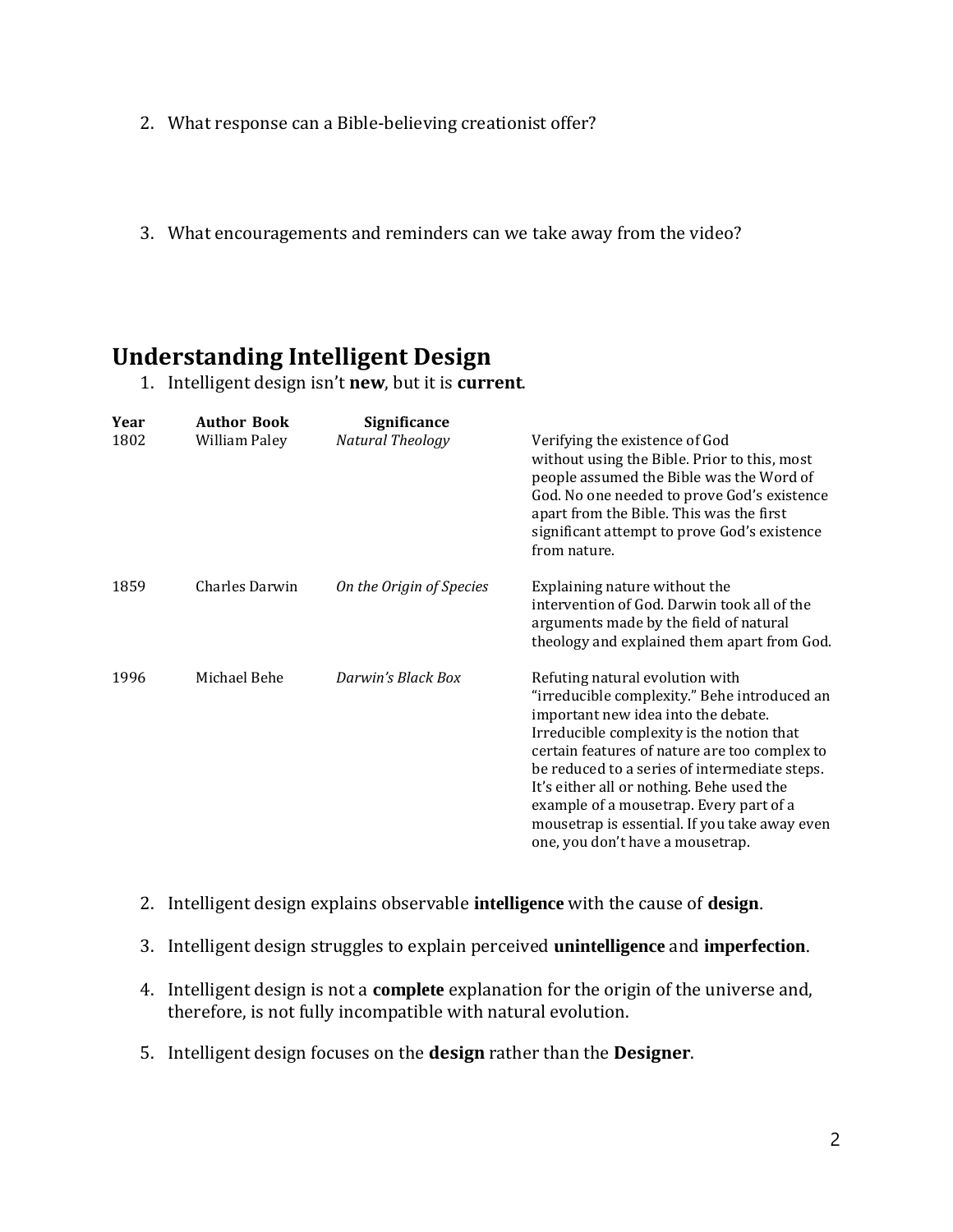#### **Watch a video from** *Answers in Genesis* **on** *Intelligent Design Movement***.**

As Bible-believing Christians, what are the advantages and disadvantages of Intelligent Design?

| Advantages | Disadvantages |
|------------|---------------|
|            |               |
|            |               |
|            |               |
|            |               |
|            |               |
|            |               |
|            |               |

## **Evaluating Intelligent Design**

#### **Romans 1:20,21**

In fact, his invisible characteristics—his eternal power and divine nature—have been clearly seen since the creation of the world, because they are understood from the things he made. As a result, people are without excuse, <sup>21</sup> because, even though they knew God, they did not honor him or give him thanks as God. Instead, their thinking became nonsense, and their senseless heart was darkened.

1. What value does a field of study such as intelligent design have?

#### **Colossians 1:15-20**

He is the image of the invisible God, the firstborn over all creation, <sup>16</sup> for in him all things were created, in heaven and on earth, things seen and unseen, whether thrones or dominions or rulers or authorities; all things have been created through him and for him. <sup>17</sup> He is before all things, and all things hold together in him.<sup>18</sup> He is also the head of the body, the church. He is the beginning, the firstborn from the dead, so that in all things he might have the highest rank. <sup>19</sup> For God was pleased to have all his fullness dwell in him,  $20$  and through him to reconcile all things to himself (whether things on earth or in heaven) by making peace through the blood of his cross.

2. What is the biggest reason why any examination of the intelligence of the universe's design is a good starting point but can't be the final destination?